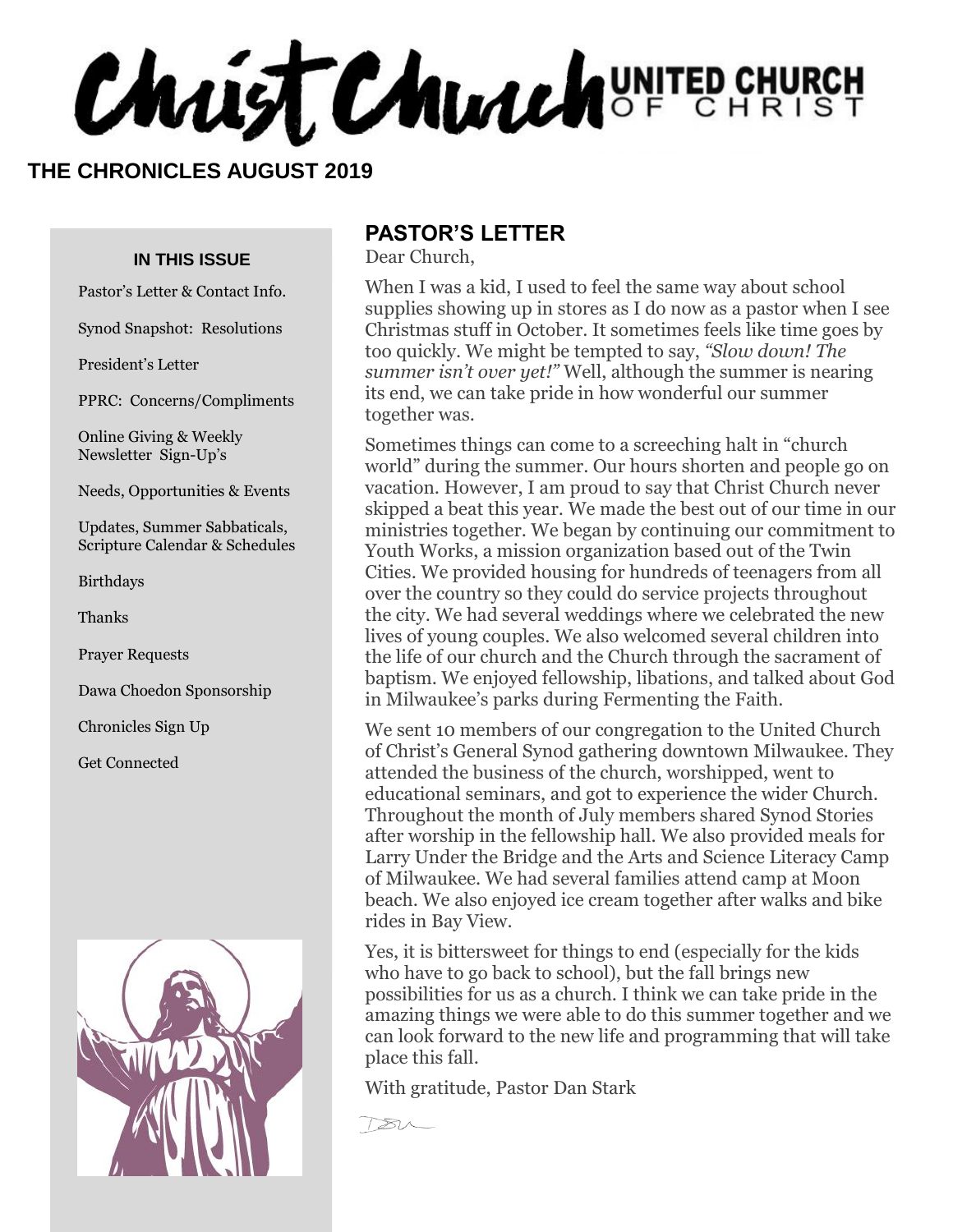### **HOW TO CONTACT YOUR PASTOR**

The summer months are upon us and our church office hours are changing. I thought it would be helpful to remind everyone of the best practices to get a hold of me over the next few months. You can always reach me by my cellphone at 507-951-2856. However, please do not call after 7:00 pm unless it is an emergency, or we have arranged something beforehand. Although we are a church family, I would also request that you do not pull out your directory and start calling people at random. I promise to respond to a voicemail as soon as possible if you leave me one. You can also email me at church at [pastor@uccmke.org.](mailto:pastor@uccmke.org) I cannot guarantee I will receive your messages in my *personal* emails, so please use the church one. Finally, you are welcome to call the office at 414-481-3530. Whatever the case, please talk to *me* if there is something *I* can do to help you. Let's have a great summer!

#### **SYNOD SNAPSHOT: RESOLUTIONS**

During General Synod 31 in Baltimore (2017), the General Minister of the UCC announced an initiative called the Three Great Loves. The UCC committed itself to the love of neighbor, children, and creation. Love of creation was on display during this year's Synod in Milwaukee. Three resolutions involving the environment were put forth. All three resolutions passed.

The first resolution involved the use of plastic foam (i.e. Styrofoam). This was one of the few resolutions taken up for specific consideration and backing by youth delegates. The resolution encouraged UCC congregations and other institutions "to avoid the use of plastic foam in food packaging and other activities within their church and church-related facilities," educate members about plastic foam and "encourage the use of alternatives such as paper products, or, better yet, ceramic or other dishwasher-safe products." What this might mean for Christ Church is that we stop or reduce our use of Styrofoam and single use plastics for events (coffee hour).

The second resolution involved *Support for the Energy Innovation and Carbon Dividend Act of 2019*. In documents supporting its resolution, the Synod said the proposed act of Congress would be effective in reducing fossil carbon pollution because it "applies a fee on extraction of fossil carbon, returns the money to people as a dividend, supports fair international trade, and increases the fossil carbon fee yearly." It is "good for people, especially the poor, is good for the economy, is supported by members from both major parties, and is revenue neutral."

The final resolution about creation was a resolution of witness declaring *Support for the Green New Deal and Affirming the Intersectionality of Climate Justice with all Justice Issues*. This resolution made the UCC the first U.S. Christian body to endorse the Green New Deal, a congressional proposal that lays out a plan for tackling climate change. The Green New Deal (H.R. 109, S.R. 59) is a good match for our own conviction that "climate justice" concerns are linked to racial and economic ones. It is steeped in creation and justice language. "The vision and urgency of the Green New Deal are what is needed to preserve and restore God's great gift of creation," said the Rev. Jim Antal of Norwich, Vt., who wrote the Synod resolution.

It is important to remember that Synod resolutions are not legislative or policy. They are not ratified into law. Instead, Synod resolutions are aspirational. In a sense they are a "living prayer" for our leaders to do what is best for creation, children, and our neighbors. I look forward to sharing a bit more about the resolutions from General Synod 32 in next month's Synod Snapshot.

With gratitude, Pastor Dan

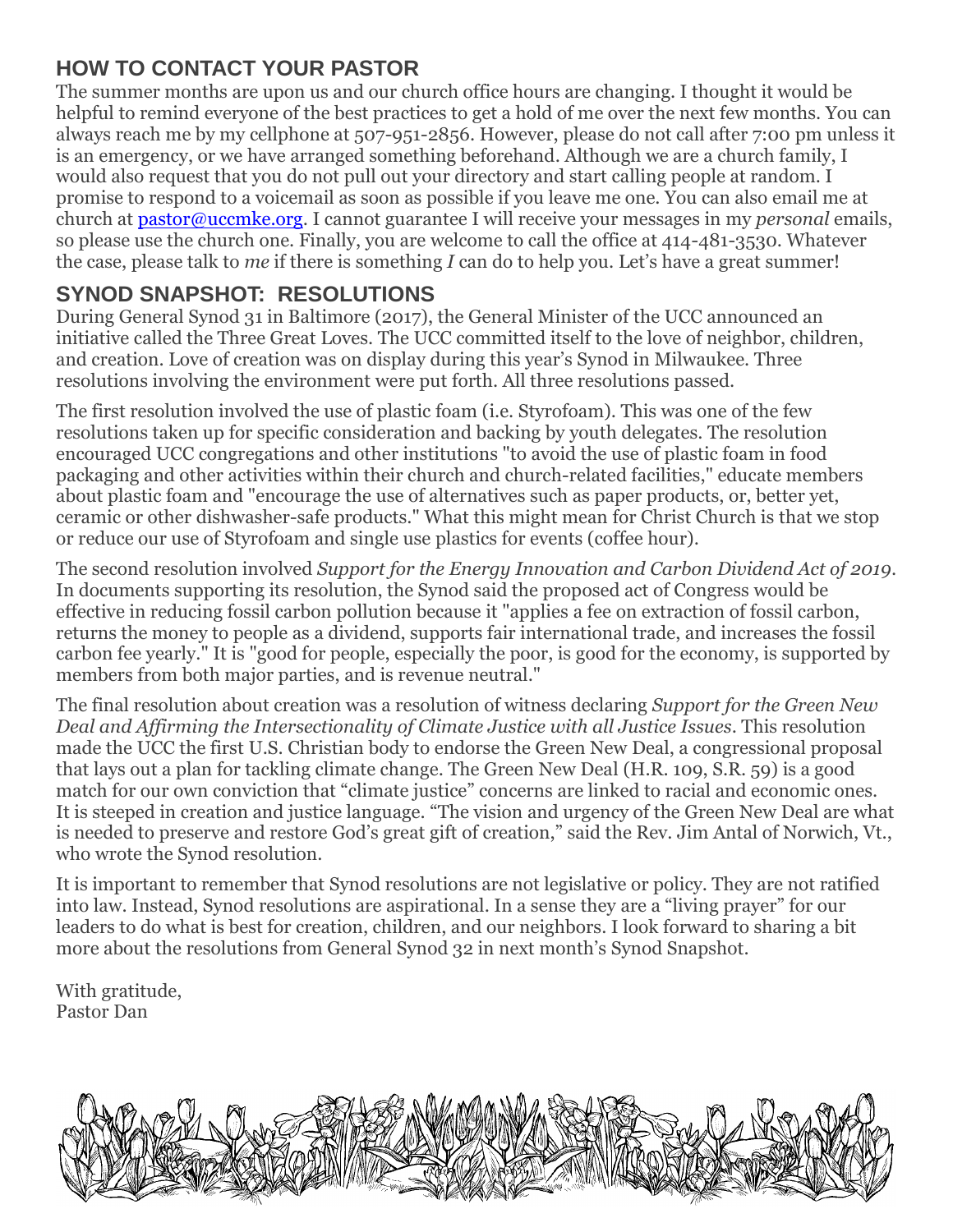#### **PRESIDENT'S LETTER**

Summer brings to mind images of bright warm mornings, twilight breezes, a spectrum of natural vivid colors, and vacation time. The thing that I like most about vacations is that I am in a different frame of mind when I'm away from familiar settings. I am exposed to new sights, people, smells, and I get to see how the world operates outside of my usual sphere. While experiencing these new sights I can picture what is happening back home at that same time. The realization sets in that the world is a very busy place with lots happening and I can only see a super small part of that at any one time. The fact that I cannot physically see something happening doesn't matter, it's still happening.

As we walk in our individual faith journey's we should keep in mind that just because we cannot see God in something that doesn't mean he isn't there. He's created everything we're enjoying. What's more he created them for us to enjoy. It is just as important to know that where you are God is also. In my vacation surroundings I sometimes do things I normally wouldn't do at home. That's what makes vacation, vacation. So in this time of vacation do something spontaneous. Walk in a different neighborhood. Shop at a different store. Visit another church. Walk through a park, don't drive through it. Chat with someone you don't know. Sit in the backyard shade and don't think about anything just allow the warm breeze and sound of rustling leaves to be your vacation adventure. These gifts of nature, opportunity, and choice cannot be sold, bought, or made. There is only one source for them and they're total free of charge. The ONLY thing we have to do is take the time to enjoy them. You can't beat that for a vacation deal.

Dean Kothrade Council President

#### **? CONCERNS/? COMPLIMENTS**

The Pastor/Parish/Personnel Relations Committee (PPRC) has been revitalized at Christ Church. The purpose of this committee is to create an opportunity for congregational feedback in the form of compliments or concerns regarding the Pastor or any church staff member. The committee consists of Randene Wick, Dick Gaeth, and Dean Kothrade.

As of June 1, 2019, the committee will only accept **WRITTEN** compliments/concerns to discuss. For this reason there has been an email address created to contact the committee. That email address is [pprc@uccmke.org.](mailto:pprc@uccmke.org) If you prefer regular mail, there are pre-addressed envelopes available in the chapel and the plastic media rack located at the top of the Lenox Street steps to use when mailing a paper document.

All comments must be plainly stated, include dates and details of what the person would like to see more of (if a compliment); or what they disagree with and how it could be done differently (if a concern). We always seek constructive criticism in order to improve.

The communication can only address a single compliment/concern. Communications must be sent directly to the Pastor Parish Relations Committee to be reviewed. We are seeking your feedback to improve our church's ministry. Most likely, talking about an issue with someone else at church will not address the issue. By sharing your concerns with the PPR Committee your message will be heard and shared with the appropriate person/s. After meeting to review compliments/concerns, the committee will reply to the person who presented a communication to us in the format received (email/U.S. Mail).

All communications **must be signed** in order to be reviewed by the committee. If you prefer that your name is withheld from the staff member you have a concern with the committee will honor that request. Only the PPRC members will know who sent the communication.

Thank you for your support in making this procedure succeed in strengthening our church family. We look forward to hearing from you. Submitted by the PPRC Randene Wick, Dick Gaeth, and Dean Kothrade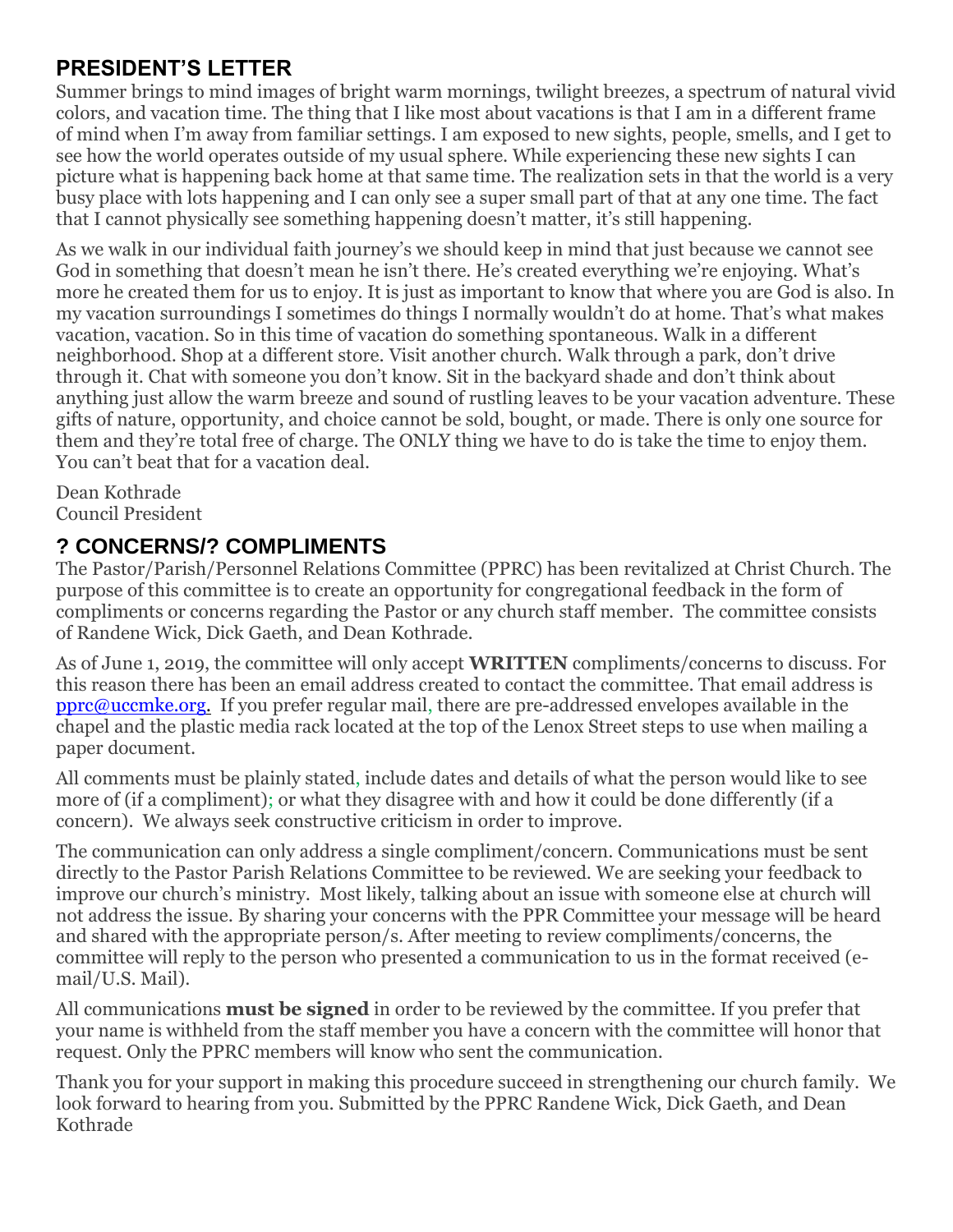## **SIGN UP: ONLINE GIVING**

Online giving is now a possibility! If you're in the pew and you'd like to give something other than cash or a check, you are encouraged to use your phone to visit [www.uccmke.org](http://www.uccmke.org/) and tap the [donate](https://www.paypal.com/cgi-bin/webscr?cmd=_s-xclick&hosted_button_id=D7W2VTZZBHZNU) button at the bottom. You can pay with an existing PayPal account or with any credit card. It's easy and it saves your information for the next time you visit! Wondering what one of these weird scanny



codes in the bulletin is? Give them a scan with a QR reader app on your phone and it will bring up the donation page! Want more information about online giving? See [Pastor Dan](mailto:dan_stark@att.net) or contact the church office at 414-481-3530. **Please only donate with a credit card using a Pay Pal account so the church doesn't incur costly fees**.

#### **SIGN UP: WEEKLY NEWSLETTER**

If you're interested in receiving the *Christ Church Weekly*, contact the [Church Administrator](mailto:christ-church@att.net) (office@uccmke.org) to be added to the list (414-481-3530). Sign up sheets are also available at the information racks at the church entrances, then just drop it in the collection plate.

## **NEED/WANT: SUNDAY SCHOOL TEACHER(S)**

Whenever we have a child's baptism in our church, I ask you, the congregation of Christ Church, whether you promise your support and care for the spiritual development of the child. With this being said, one of the ways you can help develop and care for the spiritual growth of our children is by being a Sunday School teacher. If you are concerned about being underqualified or unprepared – don't be! Our teachers are more than willing to train and prepare you to work with our children. Do you feel called to help teach our children? If so, please contact me at  $\text{pastor@uccmke.org}$  or give me a call at 507-951-2856. I would love to have a conversation with you and help you discern this important calling.

With gratitude, Pastor Dan

## **PROPERTY COMMITTEE MEMBERS NEEDED**

We have been blessed with a large and wonderful building for our church activities and ministries. In order to maintain our property, we need to ensure that passionate and motivated people are equipped to care for it. If you are handy and are interested in joining the Property Committee, please contact the office at <u>office@uccmke.org</u> or 414-481-3530

## **NEED/OPPORTUNITY: NEW PIANO FOR SANCTUARY**

It is time to replace our electric piano which has served us well for twenty or so years. Even though our musicians make it sound wonderful, there are some technical issues and uncertainties which make our musicians and pastor a little nervous from time to time. The Worship/Music Committee along with our music staff are actively looking for a used baby grand piano. We feel that this instrument will not only serve the needs of the church but will also facilitate concerts and recitals in our beautiful sanctuary. Our music staff are actively looking for a high-quality used piano as a new one would be too expensive. Christ Church has some memorial money designated for this purchase; however we are looking for additional donations beyond our regular stewardship giving. We have time to make sure that this new instrument will be the right fit at the right cost. If you have any questions or ideas, please contact the Worship/Music Committee, Pastor Dan or the office. Thank you. Richard Tremarello, Chair Worship/Music Committee

#### **Exis**<br>Collecti **OPPORTUNITY: BVCC FOOD & INFANT FORMULA PANTRY MONTHLY DRIVE SUNDAY AUGUST 4-DONATION DROP OFF IS IN THE CHAPEL**

Requested items: Canned proteins such as: • Canned Soups (both cream and broth) • Peanut Butter • Jelly • Canned Vegetables • Canned Fruits & Juices • Cereal • Canned Tuna\*Mac & Cheese

Collection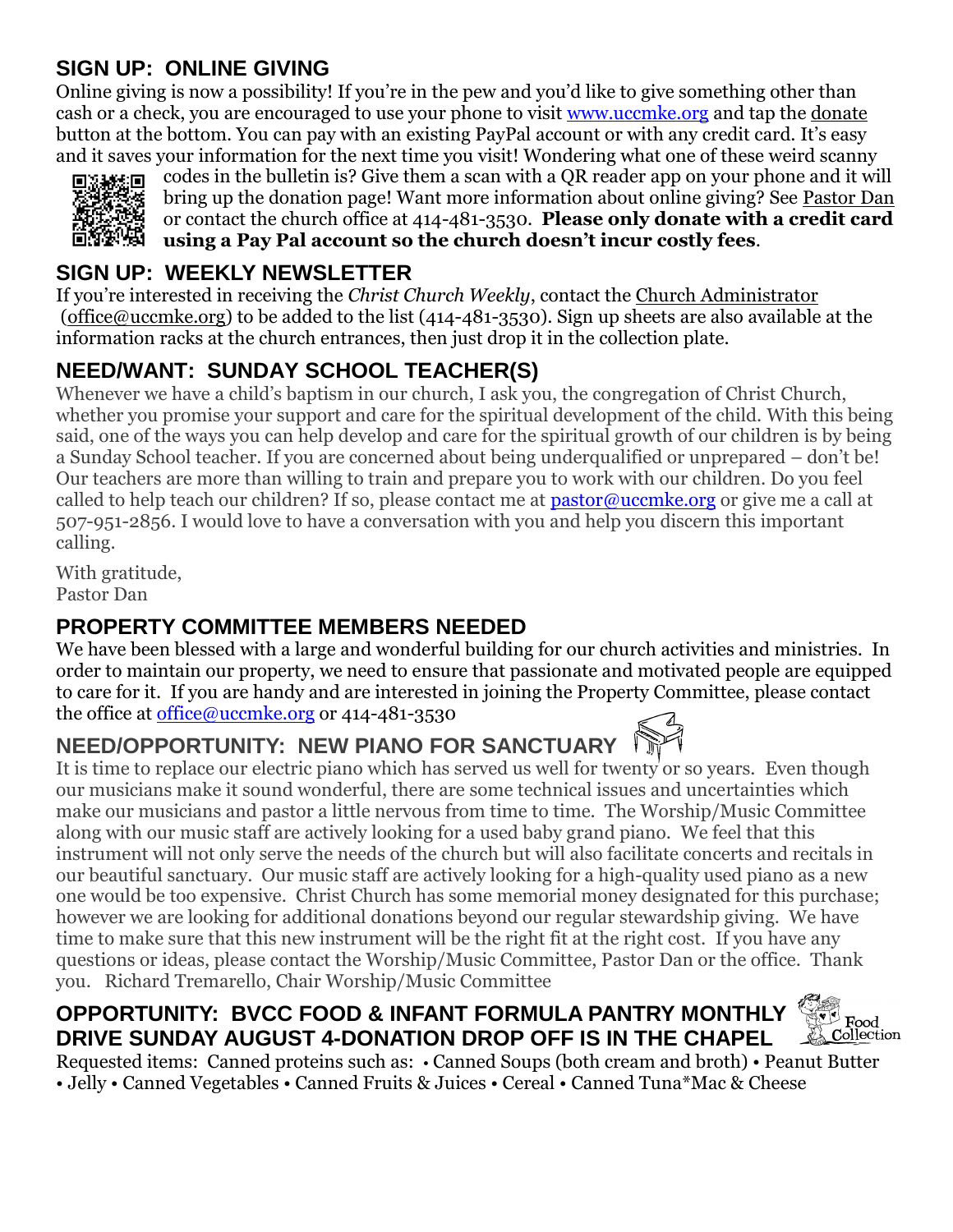## **FUNDRAISER FOR BVCC-ANNUAL COIN DRIVE NOW THRU SEPT. 8TH FOOD WALK SATURDAY SEPT. 7TH 10:00AM**



This fundraiser is 2 part. The coin drive and a food walk on Saturday September  $7<sup>th</sup>$ . Both of these events are organized and sponsored by Lutheran Chapel of the Cross Church. The canister and Food walk forms will be outside of the Sanctuary now thru September 8<sup>th</sup> Sunday mornings. **Update:** Our canister is about 1/3 full now. Thank You!

# **OPPORTUNITY: MINISTRY WITH THE ART, SCIENCE & LITERACY CAMPS (ASLC)**

1. **Summer Snacks for ASLC campers**. We will collect healthy snacks at church during June and July to be used in the ASLC program. Collections boxes are in the Chapel in front of the fireplace. Please bring items such as: pretzels, cheese sticks, gluten free/nut free bars, fruit snacks, etc.

2. **Summer lunches Friday, August 9, 12:00-1:00 pm:** provide lunch for 15 kids and stay to eat with them at Tippecanoe Church, 125 W. Saveland Av. Remember kids will eat anything, so whatever you provide will be greatly appreciated. We need an individual, couple or group of friends to prepare and serve lunch.

3. **Teacher's aide, any summer Wednesday, 8:30am-12:30pm**. No experience necessary, just schedule to help the ASLC at Tippecanoe church, 125 W. Saveland, and learn more about this valuable program by assisting the teachers. If Wednesday does not work for you, any other day could be substituted. An individual, couple or group of friends could serve in this ministry. Let Jim Wick know what date will work for you.

# **OPPORTUNITY: DONATIONS FOR SCHOOL SUPPLY DRIVE THRU AUGUST 11TH**

We will once again be collecting school supplies for the coming school year for our neighboring MPS schools, Parkside & Humboldt Park. Monetary donations are also needed for us to purchase individual items that have been requested. Checks can be made payable to "Christ Church" with **school supplies on the memo line**. Monetary donations can be put in the box in the chapel or the collection plate. The schools have need of the following items:

**\*Pencil Pouches & Boxes \*Color & Regular Pencils \*Glue & Glue sticks \*24 ct. crayons** Thank you in advance for your support! The Christ Church Social Concerns Committee: *Sara Rogers, Mary Ann Mowery, Deb Hansen & Debbie Behling*

#### **NEED/OPPORTUNITY: HABITAT FOR HUMANITY VOLUNTEER LUNCH FOOD DONATIONS**

Every day, hundreds of Habitat For Humanity Volunteers work tirelessly to help build homes for those in need. Christ Church has been a part of providing food for the workers for many years now. This year, they have asked us to provide lunch for **90 volunteers** on Thursday, August 22nd. We will be providing BBQ chicken, buns, cut up veggies, and chips. If you are able to help donate some of the food, or if you are willing to make a monetary donation, please sign up on the bulletin board in Fellowship Hall. **Please bring all food donations to the church kitchen on Sunday, August 18th.** Thank you for your generosity! For more information, please see Pam Kothrade 414- 321-4853.

# **OPPORTUNITY: FERMENTING THE FAITH AUG. 28 & SEPT. 25**

Gathering the 4th Wednesday of the month at the Humboldt Park Beer Garden, 6:30-9:00 PM. Broaden your faith perspective by sharing views on various spiritual topics in a lighthearted social atmosphere of food and drink.

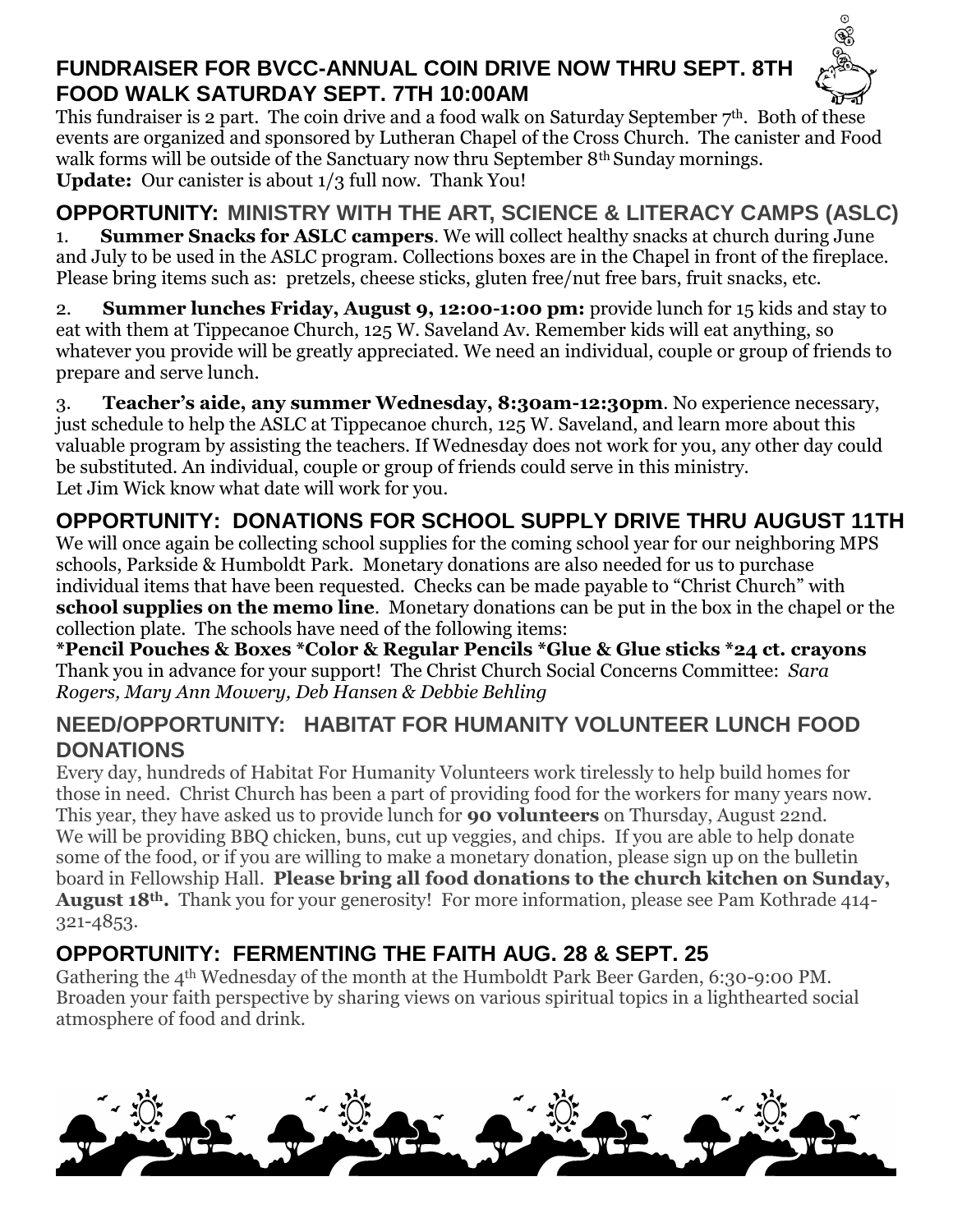# **OPPORTUNITY: CHOIR AND OR PRAISE TEAM**



So, I hear you've always wanted to sing in the Choir or Praise Team? Try it for one month and see if you like it! Come and join us for one month – 2 rehearsals and 1 Sunday and see what you think. No pressure. No commitment. Just a little fun and a great way to be a part of the worship experience. Both the Choir and Praise Team take the summer off, but we hope to see you in the fall! Singing in a choir will do amazing things for you. It will:

#### **1. Make you feel good with endorphins and better circulation**

It is widely known that the body's "feel-good" hormones (endorphins) are released during exercise, laughing or even eating chocolate. (Who doesn't like chocolate?) Those same hormones are released when someone sings in a choir. The deep breaths taken during singing equates to that of aerobic exercise, which increases blood flow and releases endorphins.

#### **2. Enhance your immune system, help you fight cancer**

Studies have found that just one hour of group singing significantly lowers the stress hormone Cortisol, and boosts a person's immune system, which, it has been suggested, can even help fight cancer, enhance the immune system and fight off excess bad bacteria.

#### **3. Reduce your stress**

The stress-relieving benefits of choir singing have been widely recognized and have been verified by the lowered Cortisol levels.

Reduced stress, endorphins and the positive emotions felt during group singing contribute to a "high" singers often experience after rehearsals.

#### **4. Increase social fulfilment**

[Studies](http://rsos.royalsocietypublishing.org/content/2/10/150221) have found that after just one group singing class, participants feel closer to each other than when participating in other group classes.

Oxytocin, the hormone associated with love, trust and bonding has been associated with collective singing, which may be related to the close bonds of friendship among choirs and singing groups.

#### **5. Boost your self-esteem**

A further social benefit of singing in a choir is the educational side, as participants broaden their understanding of music.

Learning something new boosts self-esteem and confidence while stimulating the mind and memory of older singers.

#### **6. Singing may reduce snoring?**

Singing is known to tone the throat muscles, suggesting that this can reduce snoring – excellent news if you are the long-suffering partner of a snorer!

#### **Go for it!**

Group singing creates a true escape from the real world, giving participants something on which to focus 100% of their mind. Pam Kothrade, Choir & Praise Team Director

## **OPPORTUNITY: 50/50 RAFFLE FOR ASLC FUNDRAISER**

The Social Concerns Committee will once again sponsor a 50/50 raffle for the ASLC program at Tippecanoe Church. Ticket sales will kick off Rally Sunday 9/8 and run thru Sunday 10/6 when we will conduct the drawing. Ticket prices are: \$1.00/ticket, 6 for \$5.00 or arm length \$20.00(you pick the arm). 50% of the proceeds go to the ASLC. The remaining 50% will be split between 3 winners. 1 st place 50%, 2nd & 3rd places 25% each. Please join in the fun and good luck! Sara Rogers, Mary Ann Mowery, Deb Hansen & Debbie Behling

## **OPPORTUNITY: CHRIST CHURCH BOOK CLUB**

Inviting all Christ Church members and their friends to our next book club meeting. We have fellowship time as well as thought provoking discussions about our book. We will be meeting on Sunday October 6th and discussing Angels Among Us by Wanda Rosseland. Books can be obtained at the library, Amazon, Ebay or your local bookstore. Hope you can join us! If you have any questions ask Carol Borchardt, Carol Dohoney, Debbie Hansen or Mary Ann Mowery

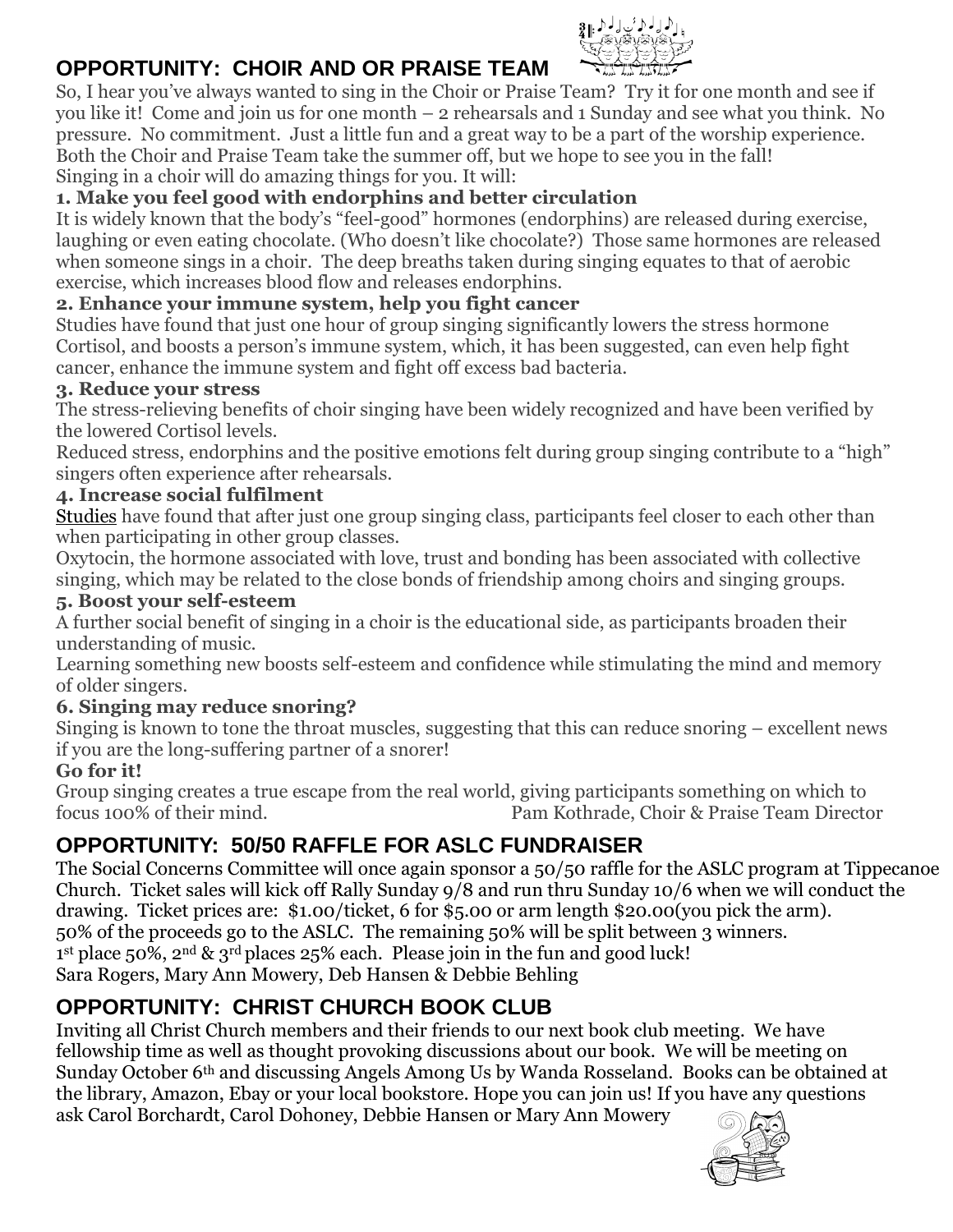#### **YOUTHWORKS UPDATE**

Youthworks volunteers "camped" here in the basement for 8 weeks this summer. There were over 300 middle school kids that used are facilities. The other half of the kids stayed at Unity Lutheran church. They did community service throughout Milwaukee and its' suburbs from 8am-8pm Monday-Thursday every week. Some of the work was very physical like working on farms and heavy lawn work at the Milwaukee Rescue Mission. Because of closures for the 4<sup>th</sup> of July holiday the volunteers worked at the BVCC and Christ Church. Here at Christ Church they cleaned our kitchen walls, counter tops and the stove. They washed walls in the fellowship hall and cleaned our youth room, Sunday School rooms, Nursery, and helped Don our custodian with some heavy lifting. Thanks to Don for being present with Youthworks chaperones to oversee these projects. The program also made a \$500.00 donation to Christ church which will help offset utilities.

## **CRAFT FAIR UPDATE**

We regret to inform you that we will no longer be running the craft fair. Due to some health issues and some other personal reasons we are unable to continue the fair.

If anyone is interested in taking it over we will be happy to help guide you thru the process. Many thanks to the people who helped and worked the craft fair these past many years. We couldn't have done it without all of you.

Ken and Susie Klockow

## **SUMMER SABBATICALS: AUGUST**

Christ Church Council-Will resume meetings in September unless otherwise needed Property Committee-Will resume meetings in September unless otherwise needed

Choir- Will resume rehearsal late in August 29th

Praise Team-Will resume rehearsal September 4th

Crochet Class-Will resume the 2nd Saturday in September, September 14th.

Sunday Morning Adult Ed.- Classes will resume Rally Sunday September 8th.

\*Children's Church School- Classes will resume Rally Sunday September 8th

*\*Children are invited to attend worship with their families for the summer months. There are some nice activity bags at both entrances as well as in the front of the Sanctuary for children to use during worship.*

*The Nursery by the Ushers Room is available to parents with infants and young children 3 and under. It is equipped with a changing table, crib, rocker and toys. There is also a speaker in the room to allow you to hear the service while in the Nursery with your child.*

#### **SCHEDULE FOR UPCOMING MEETINGS & EVENTS IN AUGUST AUGUST SUMMER CHURCH OFFICE HOURS: TUESDAY-THURSDAY 8AM-1PM** *\*unless noted*

#### *PLEASE SUBMIT ANNOUNCEMENTS BY TUESDAYS DURING THE SUMMER. THANKS!* **AUGUST**

August 1: Church office administrator out of office. Pastor Dan will be in the office, AA Meeting 7pm August 2: Final walkthrough with Youthworks

August 4: BVCC Food & Infant Pantry Drive/Collection, BVCC Coin Drive, School Supply Drive,

Habitat for Humanity food donation sign up, Worship with Communion, Coffee Hour 10:30am

August 5-August 9: Chess Group 9:00am-4:00pm

August 6: Staff meeting cancelled, Announcement submissions by 10:00am

August 8: AA Meeting 7:00pm

August 9: CC provides ASLC summer lunch for 15 students 12:00pm-1:00pm

August 10: Crochet class cancelled for summer, "Heart To Heart" Quartet Concert Fundraiser @ Christ Church 7:00pm

August 11: BVCC Coin Drive, Last day to bring donations for School Supply Drive, Habitat for Humanity Food Donation Sign up, Worship 9:30am, Coffee Hour 10:30am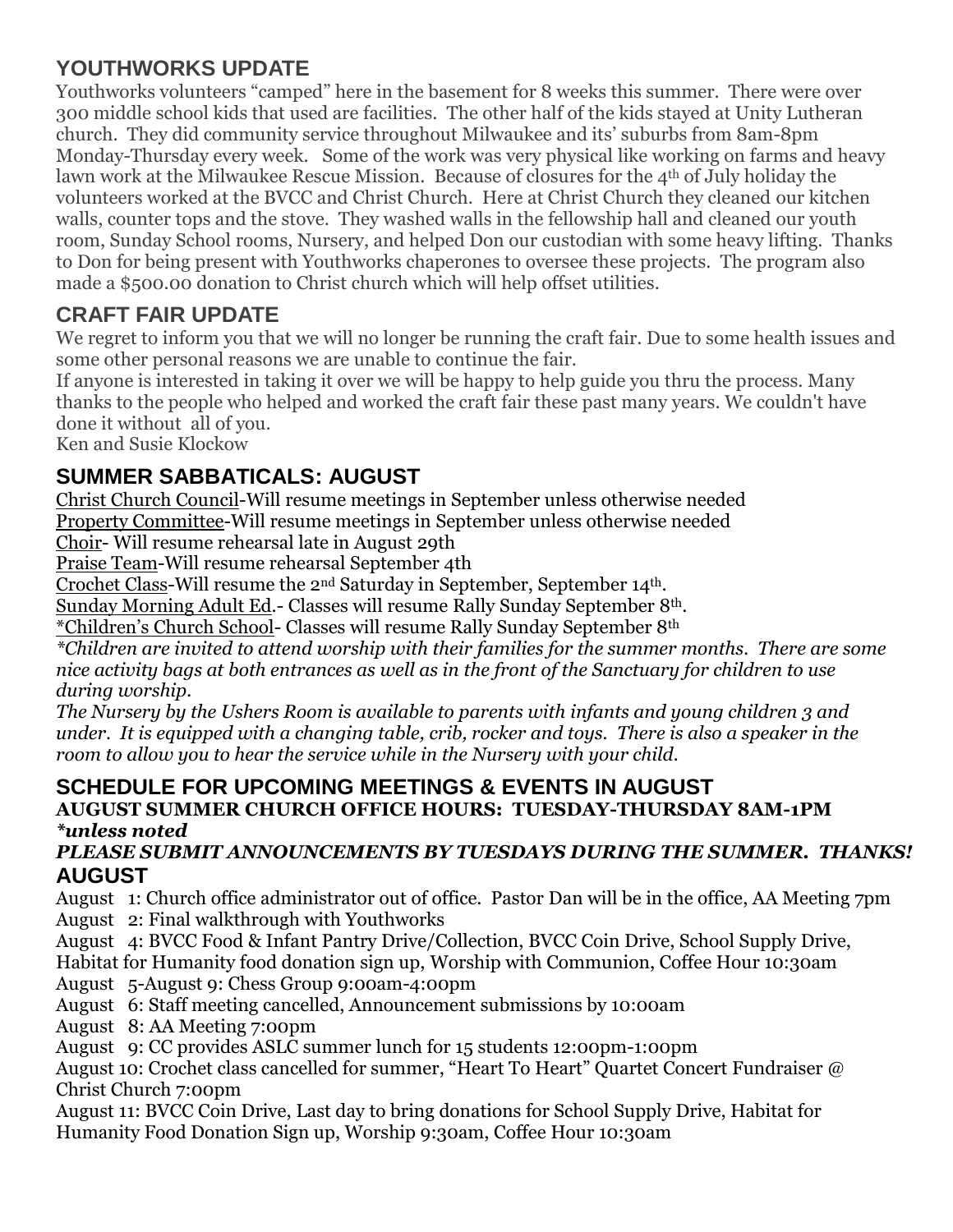August 12: Property Committee Meeting cancelled for summer, Blockwatch Meeting 6:00pm August 13: Quilters 10:00am, Weekly announcement submissions by 10:00am August 15: AA Meeting 7:00pm

August 16: September Chronicle submissions deadline

August 18: Habitat for Humanity Donation drop off deadline (bring to kitchen),

Worship with communion 9:30am, Coffee Hour 10:30am

August 20: Announcement submissions by 10:00am, Council Meeting cancelled

August 22: AA Meeting 7:00pm

August 24: Crochet Class cancelled for summer

August 25: Worship 9:30am, Coffee Hour 10:30am

August 26-August 30: Chess Group 9:00am-4:00pm

August 27: Announcement submissions by 10:00am, Quilters 10:00am

August 28: Fermenting the Faith Bible Study 6:30pm @ Humboldt Park beer Garden

August 29: Choir & AA Meeting 7:00pm

## **SAVE THE DATE**

September 2: Happy Labor Day!

September 8: Rally Sunday!! Choir 8:15am, Adult Ed. 8:30am and Sunday School 9:30am resume. BVCC Food Pantry Drive, 50/50 ASLC Fundraiser Raffle Kick off, Worship with Communion 9:30am, Church picnic to follow at Humboldt Park-area#5. (no coffee hour)

# **CHOIR SCHEDULE**

| Rehearsals                                                  | 8/29<br>$7 - 8:30$ pm  | 9/5<br>7-8:30pm     | 9/26<br>$7 - 8:30$ pm | 10/3<br>$7 - 8:30$ pm | 10/24<br>$7 - 8:30$ pm | 10/31<br>$7 - 8:30$ pm | 11/14<br>7-8:30pm |
|-------------------------------------------------------------|------------------------|---------------------|-----------------------|-----------------------|------------------------|------------------------|-------------------|
|                                                             | 11/21<br>$7 - 8:30$ pm | 12/5<br>7-8:30pm    | 12/12<br>7-8:30pm     | 12/19<br>7-8:30pm     | 12/24<br><b>TBA</b>    |                        |                   |
| <b>Sunday</b><br><b>Rehearsal</b><br>and<br><b>Service</b>  | 9/8<br>$8:15-9:15$     | 10/6<br>$8:15-9:15$ | 11/3<br>$8:15-9:15$   | 12/1<br>$8:15-9:15$   |                        |                        |                   |
| <b>Special</b><br><b>Service</b><br><b>Christmas</b><br>Eve | 12/24<br><b>TBA</b>    |                     |                       |                       |                        |                        |                   |

#### **PRAISE TEAM SCHEDULE**

| <b>Rehearsals</b>                                          | 9/4<br>$7 - 8:30$ pm | 9/11<br>$7 - 8:30$ pm | 10/9<br>$7 - 8:30$ pm | 10/16<br>$7 - 8:30$ pm | 11/6<br>$7 - 8:30$ pm | 11/13<br>$7 - 8:30$ pm | 12/4<br>$7 - 8:30$ pm |
|------------------------------------------------------------|----------------------|-----------------------|-----------------------|------------------------|-----------------------|------------------------|-----------------------|
|                                                            | 12/11<br>7-8:30pm    |                       |                       |                        |                       |                        |                       |
| <b>Sunday</b><br><b>Rehearsal</b><br>and<br><b>Service</b> | 9/15<br>$8:15-9:15$  | 10/20<br>$8:15-9:15$  | 11/17<br>$8:15-9:15$  | 12/15<br>$8:15 - 9:15$ |                       |                        |                       |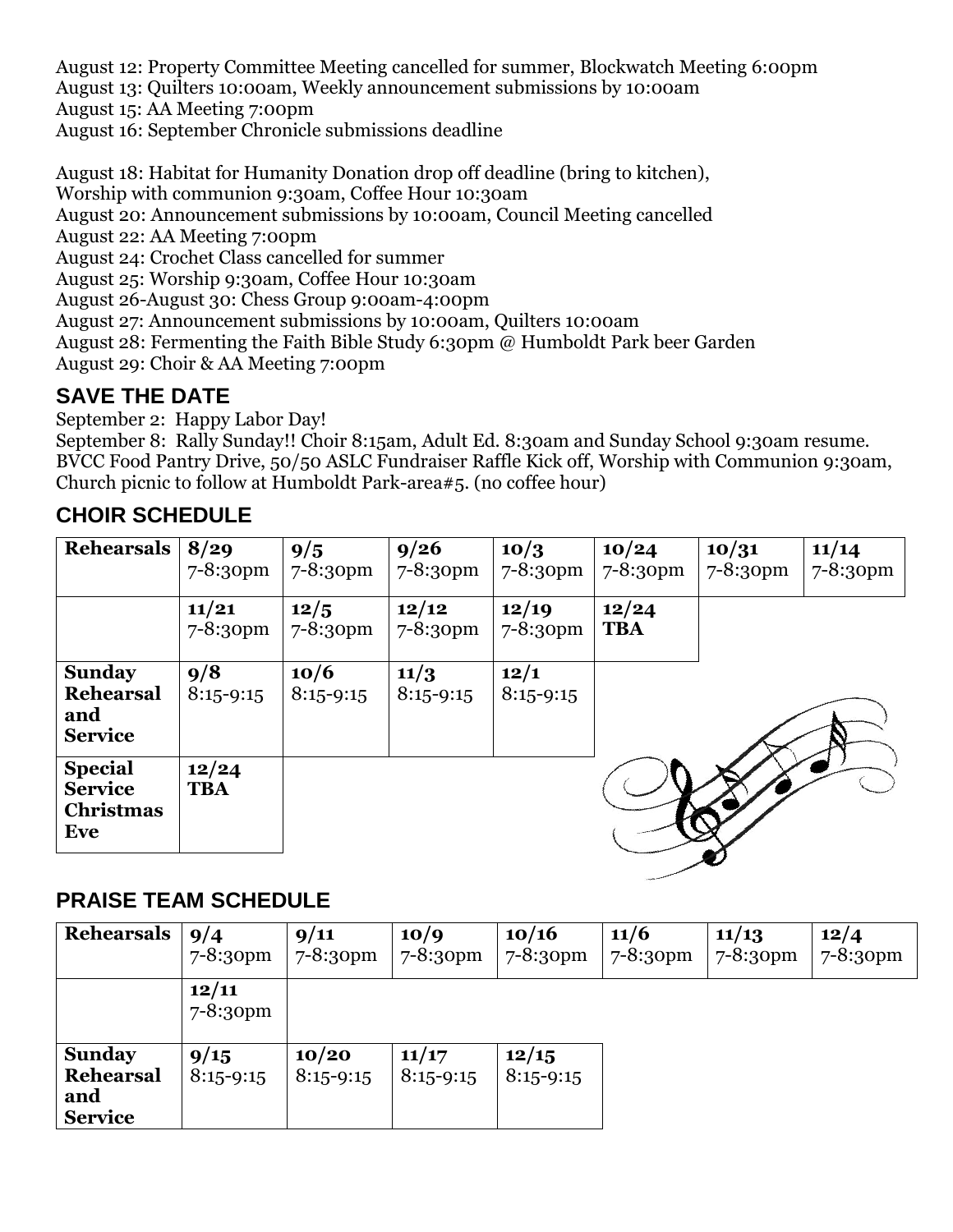#### **USHER SCHEDULE**

| 8/4                  | 8/11                   | 8/18            | 8/25              |
|----------------------|------------------------|-----------------|-------------------|
| Tom Dohoney          | Debbie Hansen          | Joan Amich      | <b>Brad Boyle</b> |
| <b>Carol Dohoney</b> | <b>Mary Ann Mowery</b> | Chuck terlinden | Cheri Boyle       |
| Julene Flanagan      | Mike Thomae            | Danette Volz    | Katelyn O'Brien   |
| Dave Wareham         | Dave Wareham           | Renolle Volz    | Mike Thomae       |
|                      |                        |                 |                   |

#### **LENOX STREET PARKING HELPER SCHEDULE**

| 8/4 | 8/11                            | 8/18         | 8/25            |
|-----|---------------------------------|--------------|-----------------|
|     | Nancy Wareham   Don Antoniewicz | The Dohoneys | Chuck Terlinden |

#### **GREETER SCHEDULE**

| <b>Oklahoma</b> | 8/4        | 8/11          | 8/18            | 8/25                     |
|-----------------|------------|---------------|-----------------|--------------------------|
| <b>Street</b>   | The Boyles | Laurel Dayton | Nancy Jonokuchi | Joyce Jakimczyk          |
| Lenox           | 8/4        | 8/11          | 8/18            | 8/25                     |
| <b>Street</b>   | The Gaeths | Joyce Zieman  | Nancy Kaye      | <b>Marion Schoenfeld</b> |

#### **COFFEE HOUR VOLUNTEERS SCHEDULE**

| 8/4                                                                   | 8/11 | 8/18 | 8/25 |
|-----------------------------------------------------------------------|------|------|------|
| Dick & Joan Gaeth   Volunteer Needed   Sara Rogers   Volunteer Needed |      |      |      |

#### **WEEKLY SCRIPTURES**

| 8/4  | Hosea 11:1-11 &<br>Psalms 107:1-9, 43      | Ecclesiastes 1:2, 12-<br>14;2:18-23 & Psalms<br>49:1-12 | Colossians 3:1-11    | Luke 12:13-21 |
|------|--------------------------------------------|---------------------------------------------------------|----------------------|---------------|
| 8/11 | Isaiah1:1, 10-20 &<br>Psalms 50:1-8, 22-23 | Genesis 15:1-6 &<br>Psalms 33:12-22                     | Hebrews 11:1-3, 8-16 | Luke 12:32-40 |
| 8/18 | Isaiah $5:1-7$ &<br>Psalms 80:1-2, 8-19    | Jeremiah 23:23-29 &<br>Psalms 82                        | Hebrews 11:29-12:2   | Luke 13:10-17 |
| 8/25 | Jeremiah $1:4$ -10 &<br>Psalms 71:1-6      | Isaiah $58:9b-14$ &<br>Psalms 103:1-8                   | Hebrews 12:18-29     | Luke 13:10-17 |

#### **LITURGIST SCHEDULE**

| 8/4 | 8/11                                                       | 8/18 | 8/25 |
|-----|------------------------------------------------------------|------|------|
|     | Andy Oren   Doris Mayeshiba   Jill Unglaub   Dean Kothrade |      |      |
|     |                                                            |      |      |

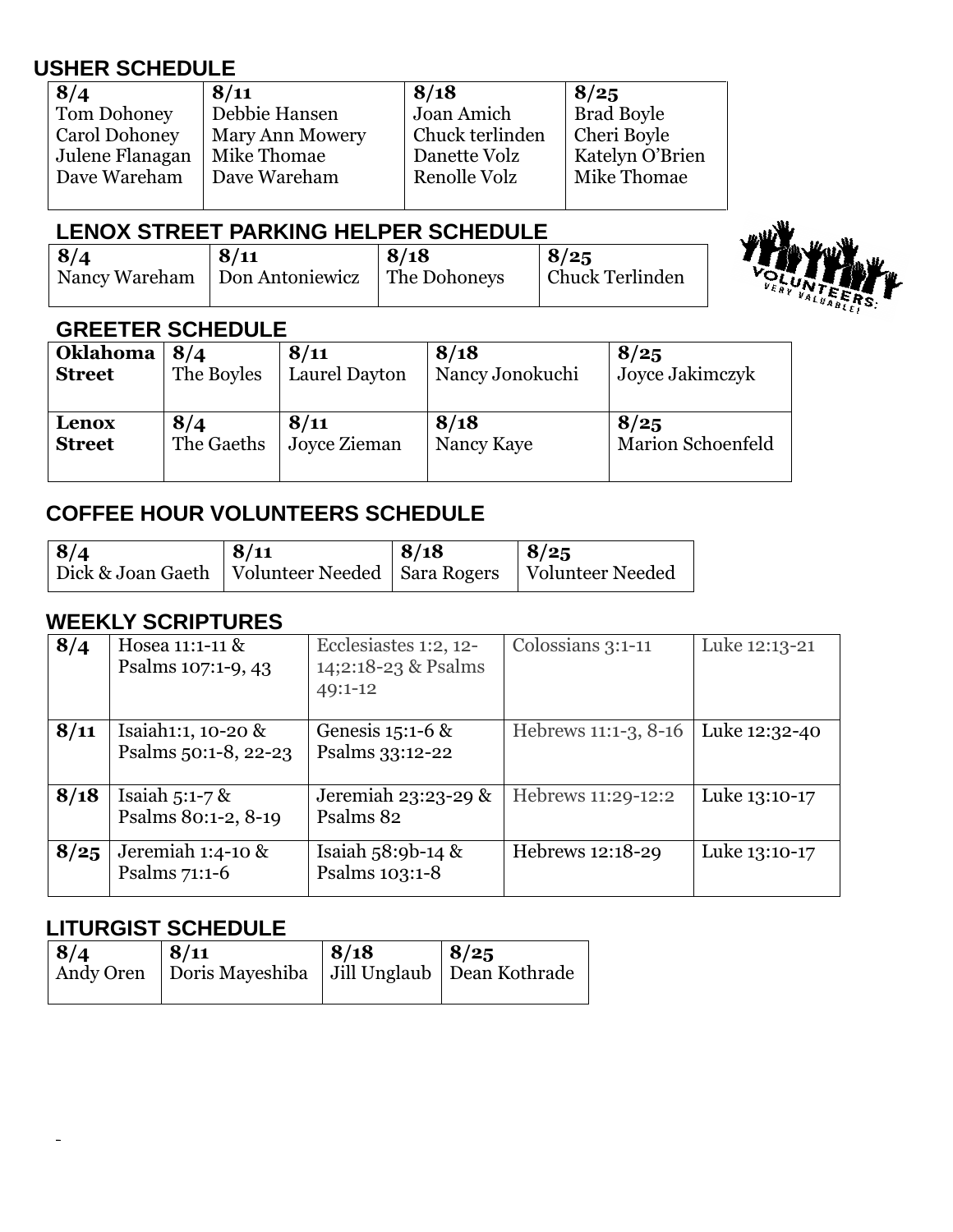## **BIRTHDAYS**

Happy Birthday to all these wonder folks!

**AUGUST 1** Loretta Johannsen **AUGUST 2** Casey Schmeling **AUGUST 3** Andy Boyle Tom Dohoney Sandra Wilking

**AUGUST 4** Heather Strausbaugh **AUGUST 5** Morgan Zyszkiewicz **AUGUST 7** Sarita Gwinn **AUGUST 9** Joshua Zieman **AUGUST 8** Adam Zieman

**AUGUST 10** Terri Travia Charlie Wells-Nyklewicz **AUGUST 19** Howard Fritsch **AUGUST 23** Laura Smith **AUGUST 26** David Slattery **AUGUST 28** Mike Slattery



## **THANKS**

"Thank you for your recent donation of \$452.50 to Hope House of Milwaukee! It is contributions like yours that keep us going and have a direct impact on the homeless people served by the Hope house. You are helping families get back on their feet and we are all grateful. Through your generous commitment to our community, we have been able to diversify our programming and reach an increasing number of needy people in Milwaukee over the last 32 years. Thank you for being a part of our mission to end homelessness and create healthy communities. We truly appreciate your support." *Jim Farrell, Development Director*

## **PRAYER REQUESTS**

Please keep Howard Fritsch as he remains at St. Luke's Hospital on 27th Street. He appreciates all of your cards, good wishes and visits.

## **SHARING IN OUR SPONSORSHIP OF DAWA CHOEDON**

Please remember that the Christ Church Council has voted to sponsor a child through "Global Ministries" (Relief organization of UCC & Christian Church-Disciples of Christ). Yes, we are all very excited about our sponsored child, Dawa Choedon.

Dawa is 12 years old and lives in Lhaze Zong in Tibet. Both her father and mother are farmers. She has 2 sisters. Since Dawa's parents are poor they have sent all 3 siblings to the Upper Tibetan Children's Village (TCV) for an education.

**The cost of sponsoring Dawa is \$45/month, or \$11.25/week.** We hope to be able to sponsor her for a year with proceeds from our donut hour offering. We are encouraged to write to Dawa so she will know who is sponsoring her and that she may be able to write back to her "family" in the United States. The address to write to her is:

Dawa Choedon /Tenzin Zeden, Children's Secretary/Tibetan Children's Village Dharamsala Cantt 176216, Distt. Kangra H.P. India

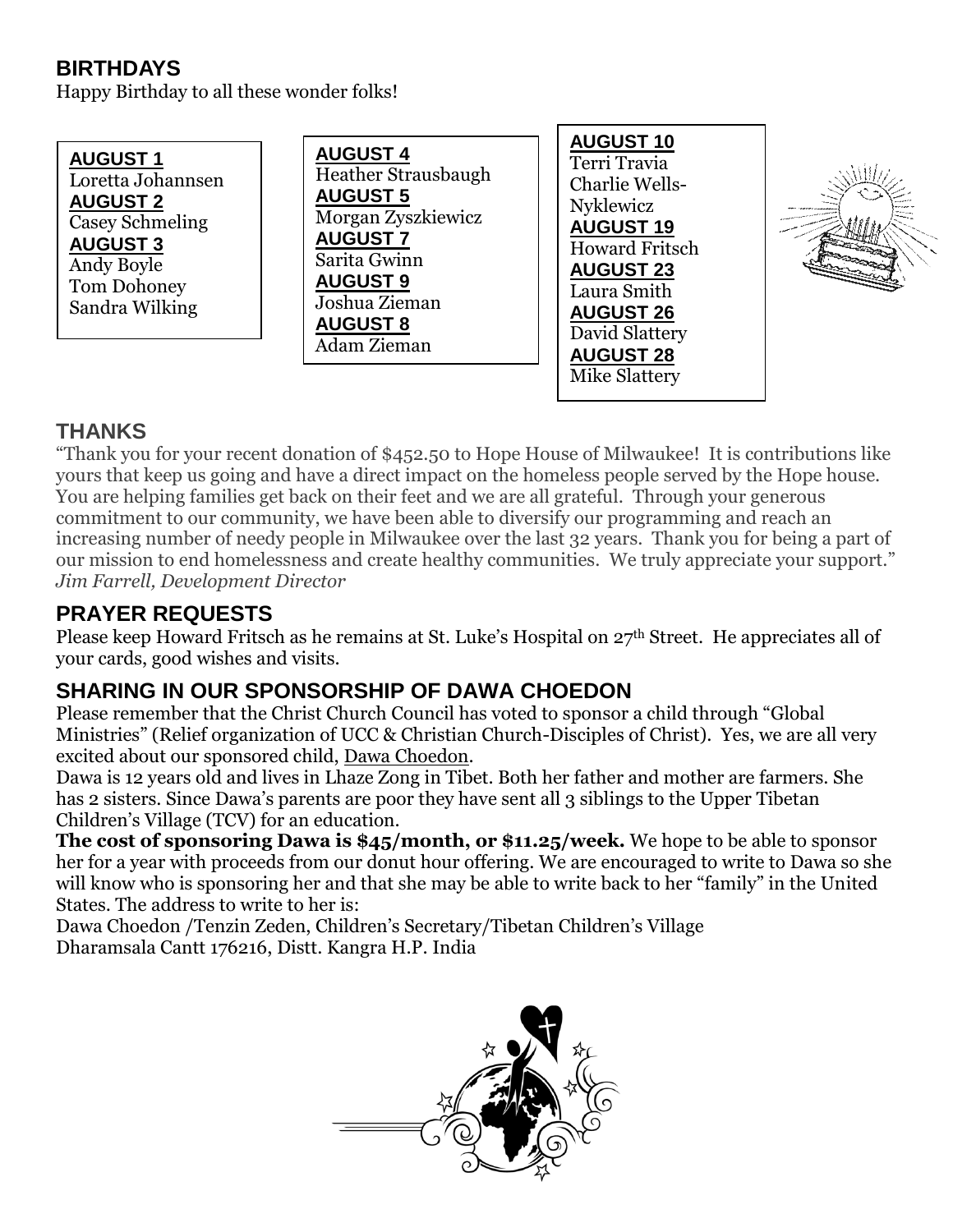